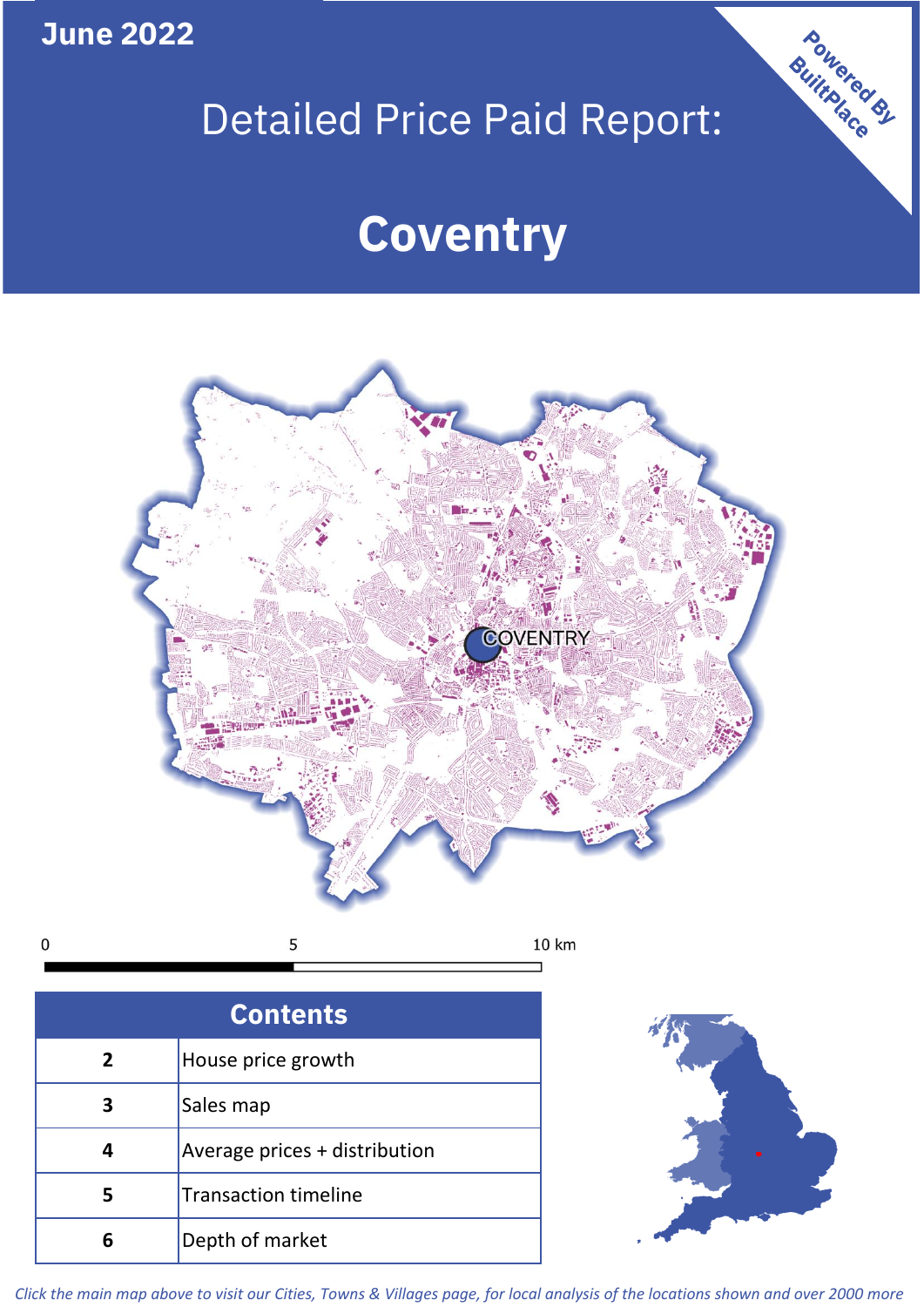### **Headline Data**

|                     | <b>Current level</b> | 3 month | <b>Annual</b> | '5 year  | 10 year |
|---------------------|----------------------|---------|---------------|----------|---------|
| <b>House prices</b> | £217,518             | 2.7%    | 9.0%          | 31.8%    | 76.7%   |
| <b>Transactions</b> | 4,192                | $-7.5%$ | 22.0%         | $-17.3%$ | 25.8%   |

# **House Price Growth (April 2022 data)**

#### *Annual Change in House Prices*



House prices in Coventry grew by 9.0% in the 12 months to April 2022 (based on 3-month smoothed data). By comparison national house prices grew by 10.7% and prices in the West Midlands grew by 10.9% over the same period.

Coventry house prices are now 53.4% above their previous peak in 2007, compared to +45.8% for the West Midlands and +52.9% across England.



#### *Year-To-Date Change in House Prices, December to April*

Local prices have grown by 3.3% in 2022 so far, compared to growth of 2.5% over the same period last year.

#### *Source: OS OpenData; UK House Price Index (Contains HM Land Registry data © Crown copyright)*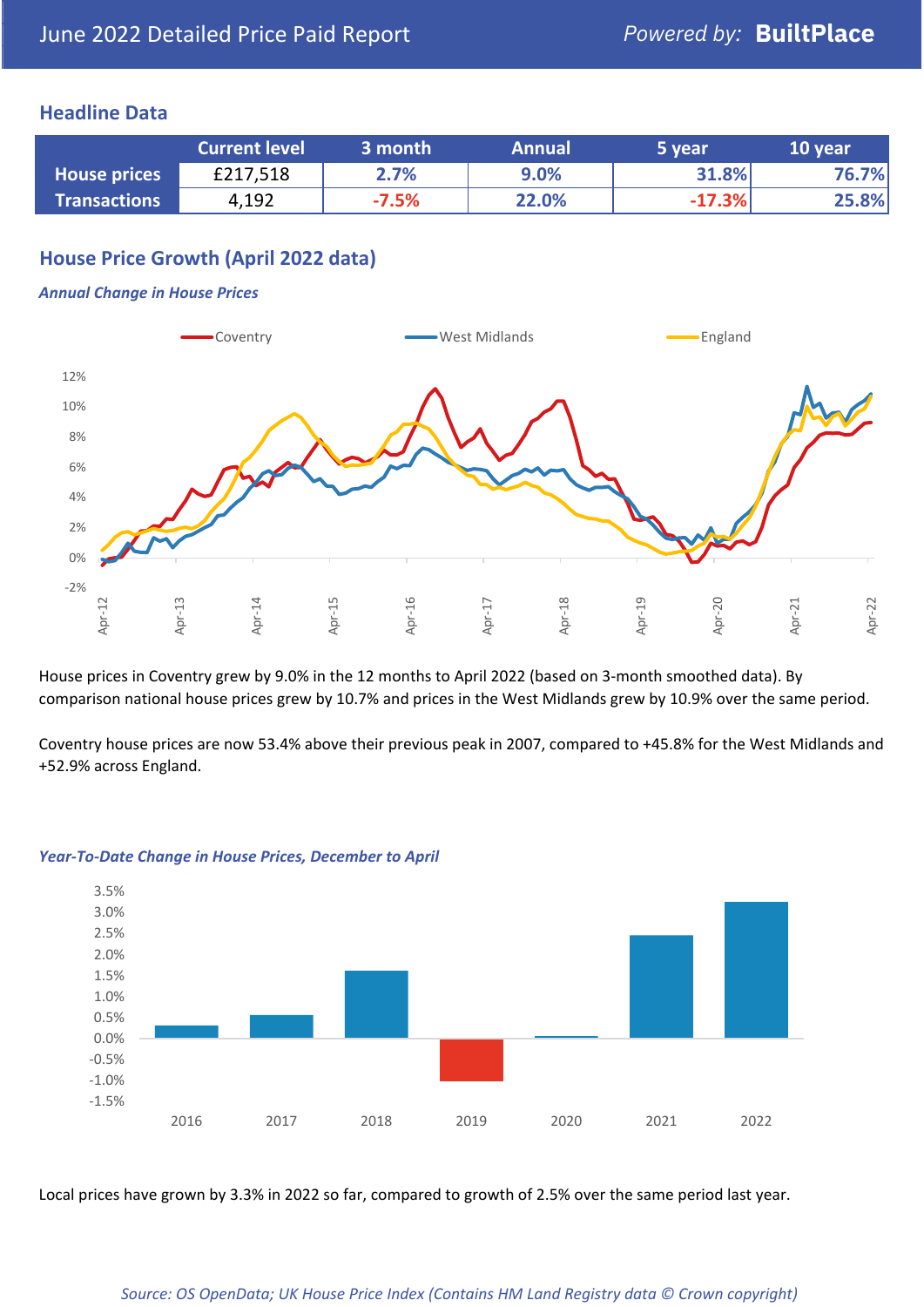# **House Price Map**

*12 months to April 2022*



*Each point is one postcode, coloured by the average value relative to all sales in this local authority (price bands are LA-specific quintiles).*

# **Map Key**

| Min      | <b>Max</b> |                            |
|----------|------------|----------------------------|
| Up to    | £146,000   | 1st quintile / lowest 20%  |
| £146,000 | £180,000   | 2nd quintile               |
| £180,000 | £217,000   | 3rd quintile               |
| £217,000 | £270,000   | 4th quintile               |
| £270,000 | and over   | 5th quintile / highest 20% |

*Source: OS OpenData; UK House Price Index (Contains HM Land Registry data © Crown copyright)*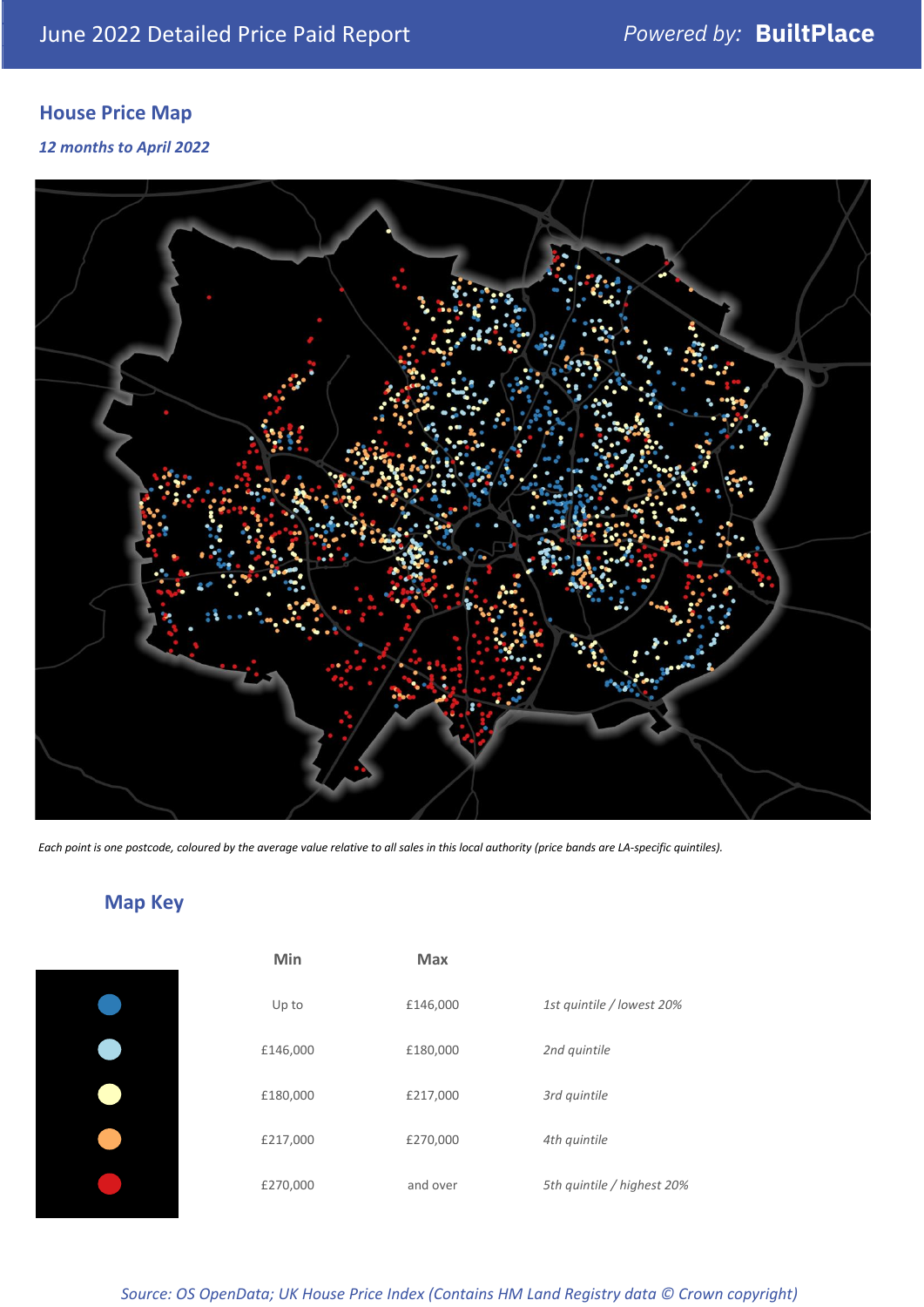# **Average House Price by Property Type**

#### *12 months to April 2022*



|                 | <b>New</b> | <b>Second hand</b> |  |
|-----------------|------------|--------------------|--|
| <b>Flat</b>     | £245,254   | £122,896           |  |
| <b>Terraced</b> | £156,933   | £191,442           |  |
| Semi-detached   | £180,170   | £246,124           |  |
| <b>Detached</b> | £285,000   | £404,651           |  |

## **House Price Distribution by Year**

*All properties, by price band and calendar year (2020 = year to date)*

|                    | 1997 | 2002 | 2007 | 2012 | 2017 | 2019 | 2020 |
|--------------------|------|------|------|------|------|------|------|
| <b>Under £100k</b> | 94%  | 76%  | 20%  | 29%  | 8%   | 4%   | 5%   |
| £100-200k          | 6%   | 20%  | 67%  | 59%  | 63%  | 50%  | 45%  |
| E200-300k          | 0%   | 3%   | 9%   | 9%   | 22%  | 33%  | 36%  |
| £300-400k          | 0%   | 1%   | 2%   | 2%   | 5%   | 8%   | 7%   |
| £400-500k          | 0%   | 0%   | 1%   | 1%   | 1%   | 3%   | 3%   |
| <b>£500k-1m</b>    | 0%   | 0%   | 0%   | 0%   | 1%   | 2%   | 3%   |
| £1-2m              | 0%   | 0%   | 0%   | 0%   | 0%   | 0%   | 0%   |
| <b>Over £2m</b>    | 0%   | 0%   | 0%   | 0%   | 0%   | 0%   | 0%   |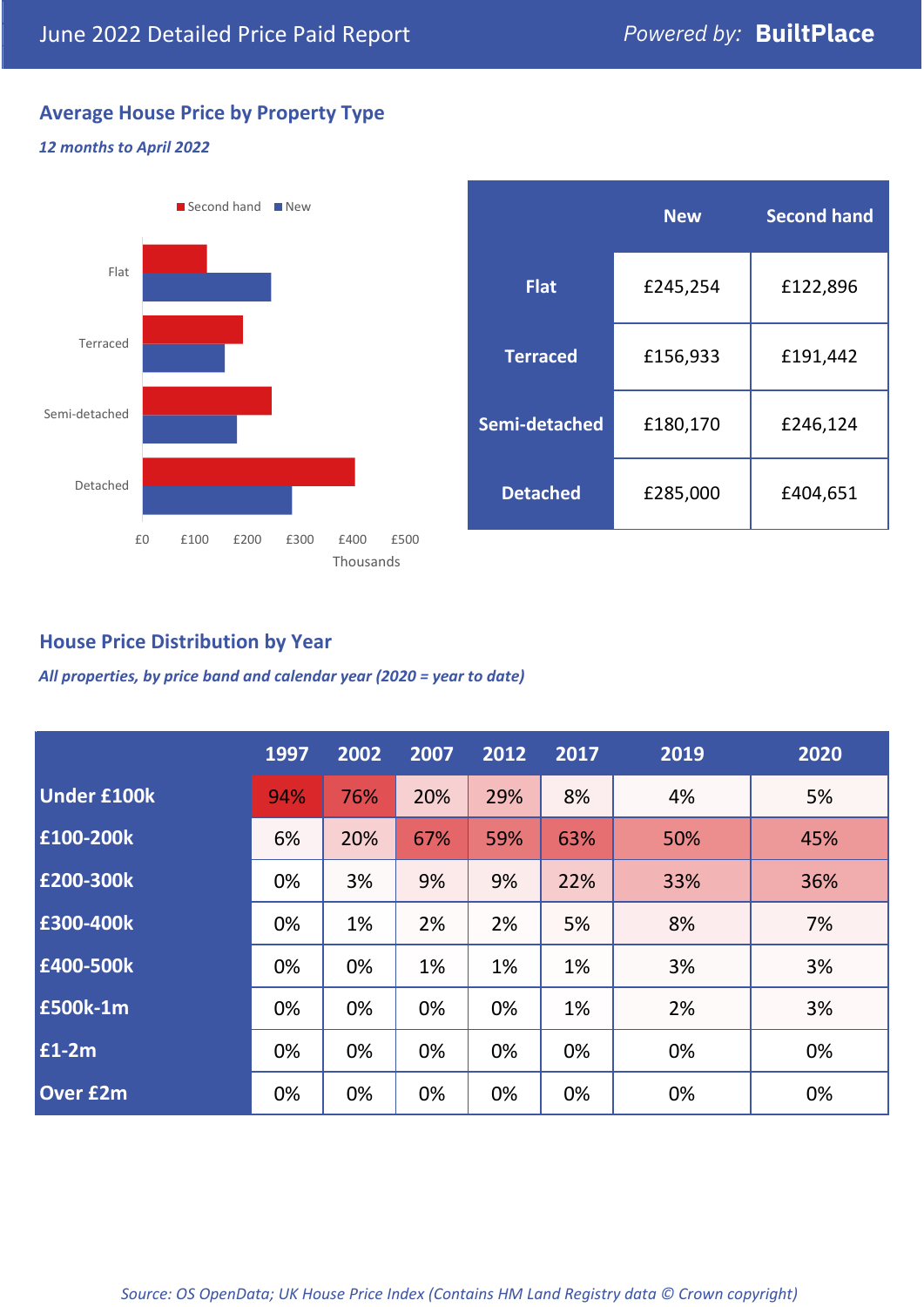# **Transactions (February 2022 data)**

*Annual Transactions, Indexed (2001-05 average = 100)*



There were 4,192 transactions in Coventry during the 12 months to February 2022. This is 65% of the average from 2001- 05 and suggests activity is significantly below pre-downturn levels.

Transactions in Coventry have fallen by 12.8% since 2014, compared to changes of -4.1% for West Midlands and -7.7% for England.



#### *Cash and New Build Sales as % of Total, by Year*

*Note: The data on this page EXCLUDES transactions identified as transfers under a power of sale/repossessions, buy-to-lets (where they can be identified by a mortgage), and transfers to non-private individuals - i.e. it comprises only Land Registry 'A' data.*